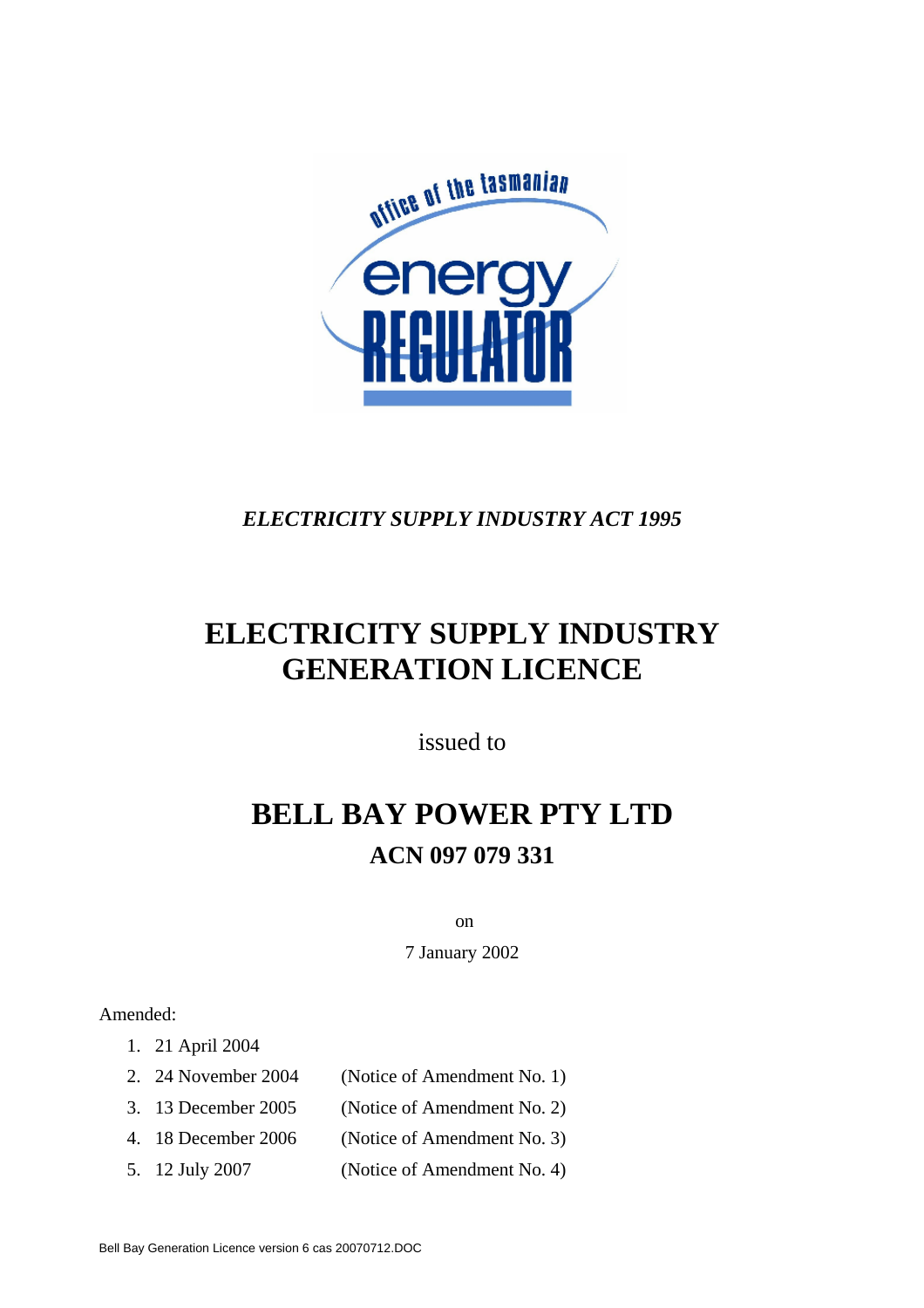# **Tasmanian Electricity Generation Licence**

#### **1 Definitions and Interpretation**

- 1.1 In this licence, words and phrases appearing in italics have the meaning ascribed to them in Part 1 of Schedule 1.
- 1.2 This licence must be interpreted in accordance with the rules set out in Part 2 of Schedule 1.

#### **2 Grant of Licence**

The *Regulator*, in exercise of the powers conferred by section 19 of the *Act*, authorises the *Licensee* to undertake *generation* of electricity at the *generating plant*, subject to the conditions of this licence.

## **3 Licensee's Undertakings**

- 3.1 In support of its application for this licence, the *Licensee* made the following representations and the *Regulator* accepts these as undertakings that *Hydro Tasmania* will fulfil its obligations as represented and that the *Licensee* will provide such documentation and supporting information as is required by this licence:
	- (a) That the *Licensee* will be the beneficiary of a parent loan arrangement from *Hydro Tasmania* which will ensure that the *Licensee* will have sufficient financial resources to meet its reasonably foreseeable expenses;
	- (b) That technical expertise will be provided to the *Licensee* through an operations and maintenance contract with a subsidiary or related entity of Duke Energy International;
	- (c) That, if the *Licensee* requires the services of staff of *Hydro Tasmania*, such services will be provided pursuant to formal contractual arrangements;
	- (d) That the functions and accounting of the *Licensee* will be ring-fenced from those of *Hydro Tasmania*;
	- (e) That the *Licensee* will have a *connection agreement* with *Transend* in accordance with the *Code* and that, pending finalisation of the *connection agreement*, *Transend* has undertaken to enter an interim agreement with the *Licensee* based upon the existing *connection agreement* with *Hydro Tasmania* as it applies to the *Bell Bay Power Station*.
- 3.2 This licence is conditional upon the following matters:
	- (a) That on or before 30 June 2002, the *Licensee* provide evidence, satisfactory to the *Regulator*, of the terms of the contract referred to in clause 3.1(b) above. Such evidence need not include disclosure of financial terms;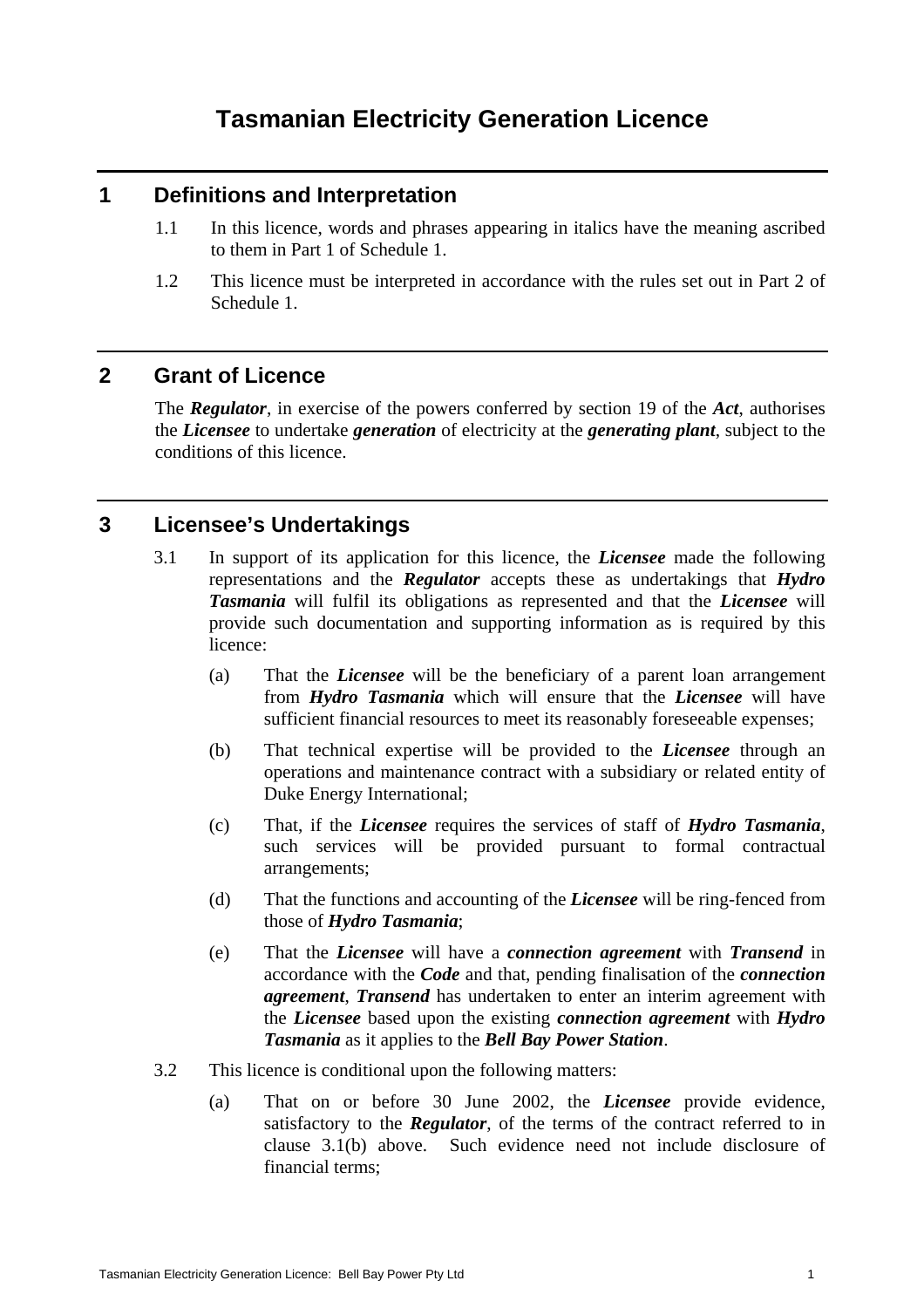- (b) That on or before 30 June 2002, the *Licensee* provide evidence, satisfactory to the *Regulator*, that the functions and accounting of the *Licensee* are appropriately ring-fenced from those of *Hydro Tasmania*;
- (c) That on or before 30 June 2002, the *Licensee* provide to the *Regulator* a copy of the *connection agreement* referred to in clause 3.1(e) above.

#### **4 Compliance with Laws and Other Requirements**

- 4.1 The *Licensee* must comply with the *Act*, the *Regulations* and the *Code*.
- 4.2 For the avoidance of doubt, the *statutory licence conditions* are deemed to form part of this licence and the *Licensee* must comply with the *statutory licence conditions*.

#### **5 Other Licence Conditions**

- 5.1 This licence is subject to the conditions set out in Schedule 2.
- 5.2 This licence is subject to the condition that the *generating plant* conforms with the description provided in Schedule 3.

#### **6 Term of Licence**

Subject to this licence and the *Act*, this licence takes effect on and from 7 January 2002 for a period of ten (10) years.

## **7 Renewal of Licence**

- 7.1 This licence is renewable subject to the *Licensee* meeting the following conditions at the time of renewal:
	- (a) the Licensee is not under external administration as defined in the *Corporations Law*;
	- (b) the *Licensee* has not surrendered the licence in accordance with the *Act*;
	- (c) the licence has not been cancelled by the *Regulator* in accordance with the *Act*; and
	- (d) the *Regulator* has not taken over the operations of the *Licensee* in accordance with the *Act*.
- 7.2 In considering any application for renewal, the *Regulator* will have regard to:
	- (a) the *Licensee's* previous commercial and other dealings and the standard of honesty and integrity shown in those dealings; and
	- (b) the financial, technical and human resources available to the *Licensee*; and
	- (c) the officers and, if applicable, major shareholders of the *Licensee* and their previous commercial and other dealings and the standard of honesty and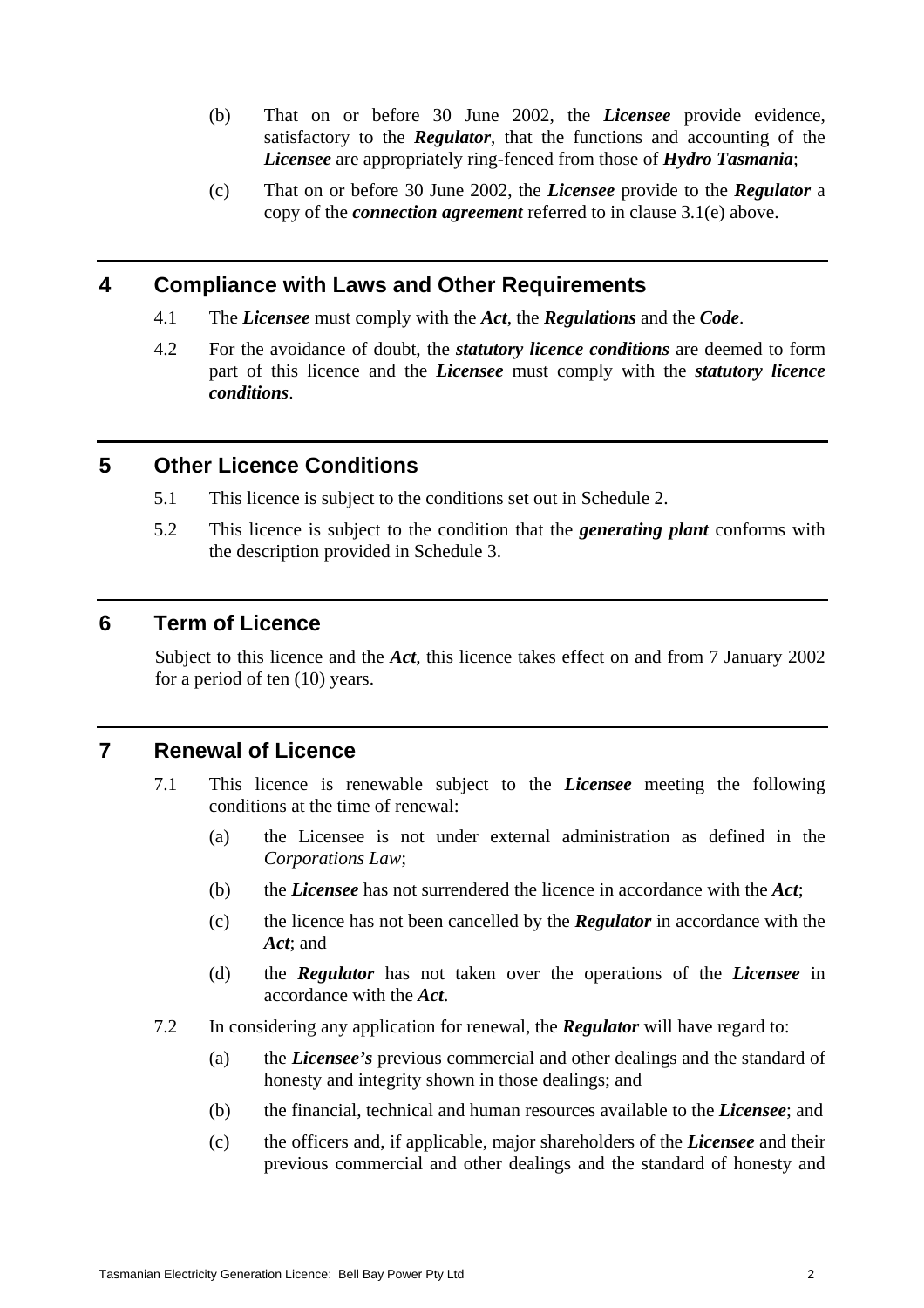integrity shown in those dealings (including breaches of statutory and other legal obligations); and

- (d) other matters prescribed by regulation for the purposes of section 19(3) of the *Act*.
- 7.3 An application for renewal must be made in accordance with section 21 of the *Act*.

#### **8 Payment of Fees and Charges**

- 8.1 The *Licensee* must pay to the *Regulator* an initial licence fee for the period from the date of issue of the licence to 30 June 2002.
- 8.2 That fee referred to in clause 8.1 is payable 14 days after the date of issue of the licence or by such other date as advised by the *Regulator*.
- 8.3 The *Licensee* must pay to the *Regulator* an annual licence fee determined by the *Regulator* and notified to the *Licensee* in *writing* by 31 May of each year.
- 8.4 The annual licence fee is payable in advance on the first day of July in each year or as otherwise advised by the *Regulator*

#### **9 Communications**

- 9.1 A *communication* must be in *writing*.
- 9.2 A *communication* is to be regarded as having been given by the sender and received by the addressee :
	- (a) when delivered in person to the addressee;
	- (b) where sent by post, on the 3rd *business day* after the date of posting, if the *communication* is posted within Australia;
	- (c) where sent by post, on the  $7<sup>th</sup>$  **business day** after the date of posting, if the *communication* is posted outside Australia;
	- (d) when, according to the sender's transmission report, received by facsimile transmission by the addressee; or
	- (e) where sent by electronic mail, when the *communication* is recorded as having been first received at the electronic mail destination.

# **10 Emergency Management[1](#page-3-0)**

 $\overline{a}$ 

The *Licensee* must develop, maintain and implement an emergency management plan in accordance with any *guideline* issued by the *Jurisdictional System Security Co-ordinator*[2](#page-3-1).

<span id="page-3-0"></span><sup>1</sup> Inserted 22 November 2004 (Notice of Amendment No. 1)

<span id="page-3-1"></span><sup>2</sup> Amended 18 December 2006 (Notice of Amendment No. 3)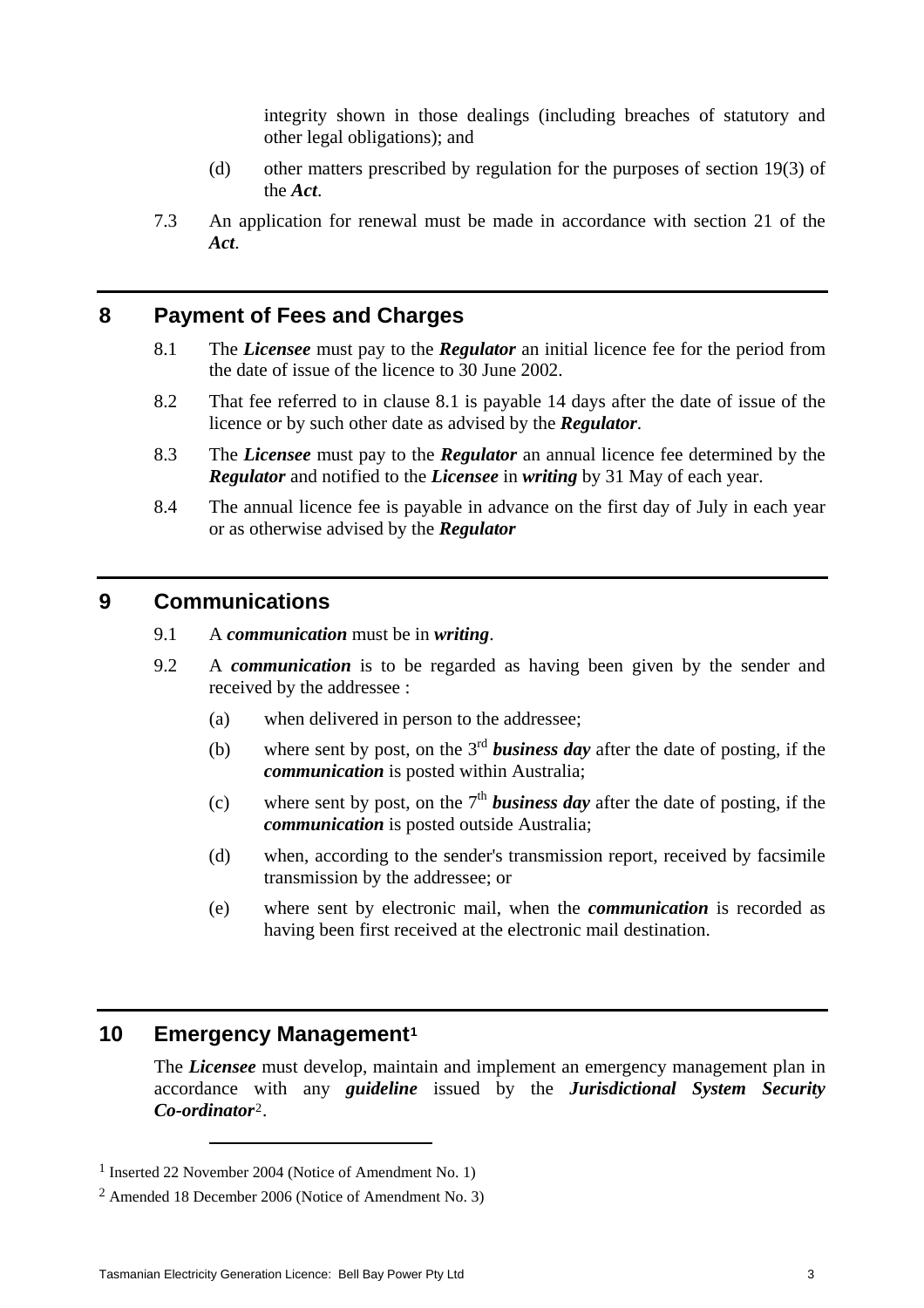| <b>SIGNED</b> by Craig Henderson, the                          |                       |
|----------------------------------------------------------------|-----------------------|
| delegate for the <b>REGULATOR</b> under the <b>Electricity</b> | ) Signed CJ Henderson |
| <b>Supply Industry Act 1995,</b>                               |                       |
| on $\frac{7}{2}$ January, 2002                                 |                       |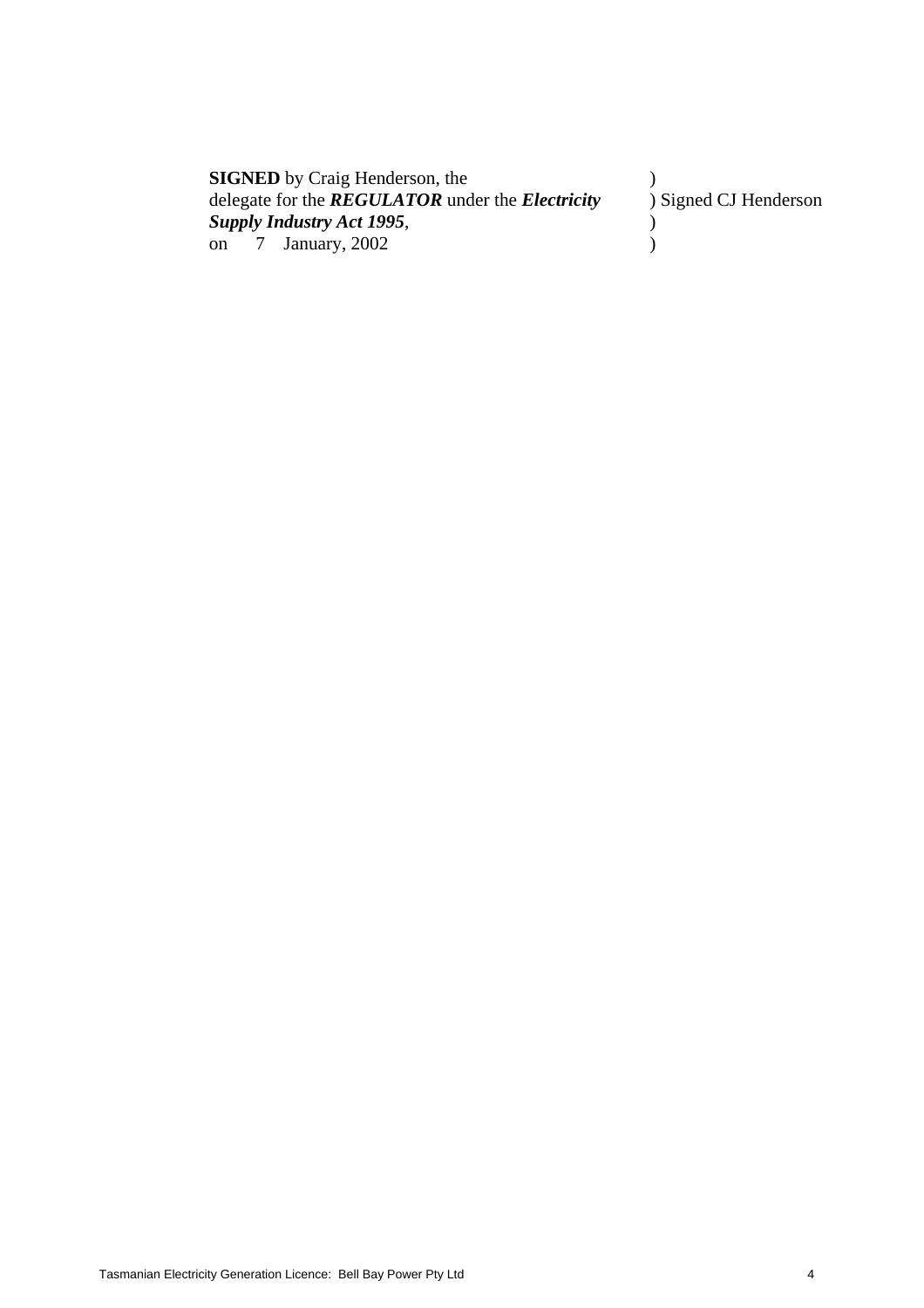#### **Schedule 1 - Definitions and Interpretation**

#### **1 Definitions[3](#page-5-0)**

In this licence:

- (a) words which are defined in the *Act* have the same meaning where used in this licence; and
- (b) the following words or phrases have the following meanings:

*"Act"* means the *Electricity Supply Industry Act 1995* (Tas);

*"asset management plan"* means a written plan developed by the *Licensee* outlining the procedures, practices and strategies for managing, auditing and reporting on the asset management of the *Bell Bay Power Station*;

 *"Bell Bay Power Station"* means the electricity generating power station located at Bell Bay in Tasmania and includes the *generating plant* and all ancillary machinery and equipment connected with it;

*"business day"* means a day on which banks are open for general banking business in Hobart, excluding a Saturday or Sunday;

*"Code"* means the Tasmanian Electricity Code issued in accordance with section 49A of the *Act*;

*"communication"* means a notice, agreement, consent, direction, representation, advice, statement or other communication required or given pursuant to or in connection with this licence;

*"compliance plan"* means a written plan developed by the *Licensee* outlining the procedures, practices and strategies for managing, auditing and reporting on the *Licensee's* compliance with the *Act,* the *Regulations*, the *Code* and this licence, which must include (amongst other things) details of standards, indicators and targets for measuring the *Licensee's* compliance performance and which must be in accordance with the Australian Standard 3806 Compliance Program;

*"connection agreement"* has the same meaning as in the *Code*;

*"generating plant"* means the generating plant located at the *Bell Bay Power*  **Station** and described in Schedule 3:

*"guideline"* means a written statement of regulatory intent or policy for the information and guidance of *licensees*, issued by the *Regulator* of by any other relevant person determined and advised to *licensees* by the *Regulator*;

*"Hydro Tasmania*" means the Hydro-Electric Corporation;

*"Jurisdictional Systems Security Co-ordinator"* has the same meaning as in the *National Electricity Law*;[4](#page-5-1)

*"Licensee"* means Bell Bay Power Pty Ltd (ACN 097 079 331);

 $\overline{a}$ 

<span id="page-5-0"></span><sup>3</sup> Amended 22 November 2004 (Notice of Amendment No. 1)

<span id="page-5-1"></span><sup>4</sup> Amended 18 December 2006 (Notice of Amendment No. 3)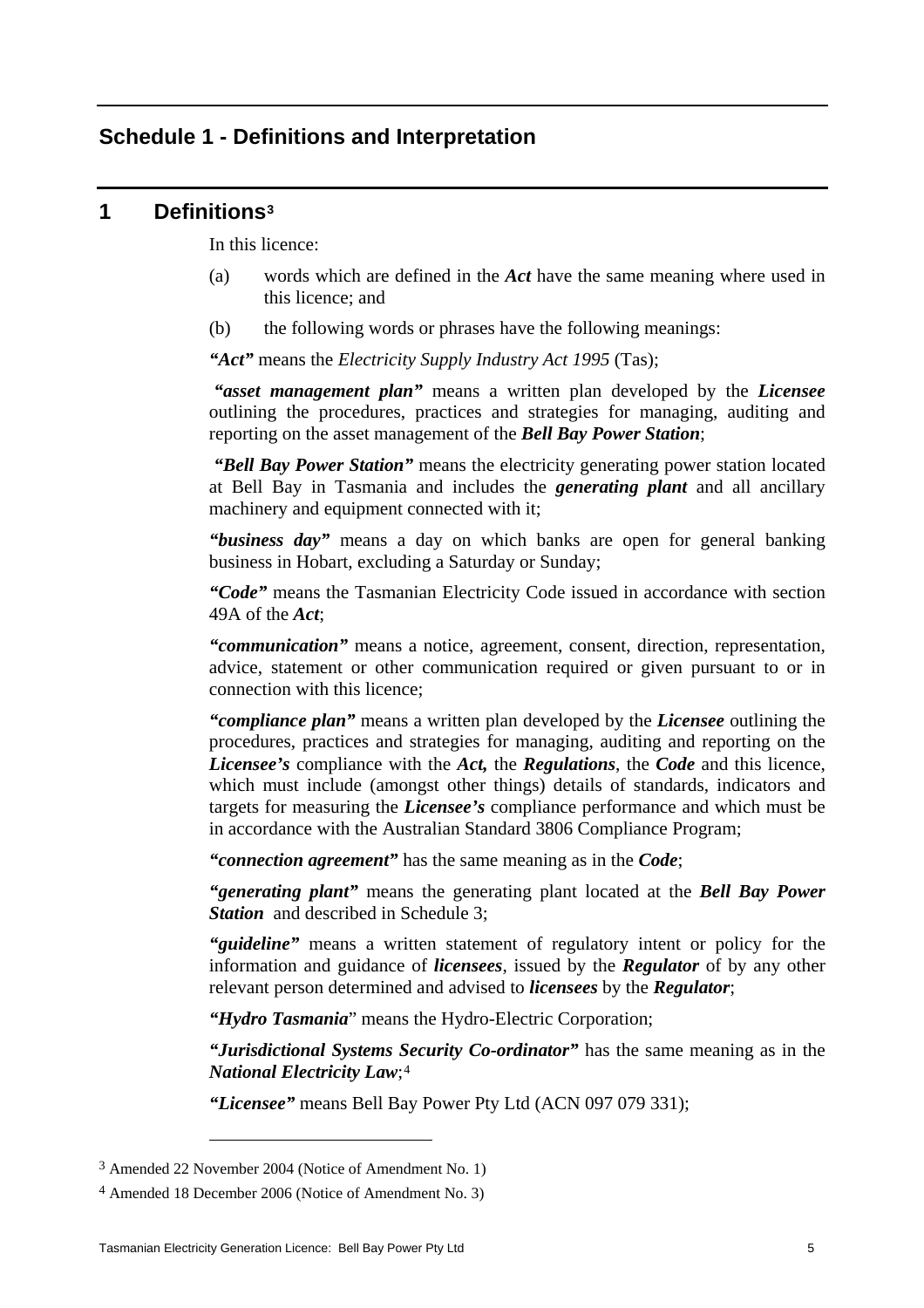*"licensee"* means the holder of a licence under the *Act*;

*"management plan"* means a *compliance plan* or *asset management plan*;

*"National Electricity Law"* means the National Electricity Law contained in the schedule (as amended from time to time) to the *National Electricity (South Australia) Act 1996* of South Australia;[5](#page-6-0)

*"Network Service Provider"* has the same meaning as in the *Code*;

*"Regulations"* means any regulations made pursuant to the *Act*;

*"reporter"* means an appropriately qualified person engaged by the *Licensee* with the approval of the *Regulator* to report to the *Regulator* on compliance with and adequacy of the *management plans* in accordance with terms of reference approved by the *Regulator*;

*"standards and procedures"* means performance standards or codes of conduct which are issued by the *Licensee* under clause 4.1 of Schedule 2 or by the *Regulator* under clause 4.3 of Schedule 2;

*"statutory licence conditions"* means the licence conditions referred to in the *Act*  and applicable to this licence;

*"Tasmanian network"* has the same meaning as in the *Code*;

"*Transend*" means Transend Networks Pty Ltd;

*"writing"* includes any mode of representing or reproducing words, figures, drawings and symbols in a visible form.

#### **2 Interpretation**

In this licence, unless the context otherwise requires:

- (a) headings are for convenience only and do not affect the interpretation of this licence;
- (b) words importing the singular include the plural and vice versa;
- (c) words importing a gender include any gender;
- (d) an expression importing a natural person includes any company, partnership, trust, joint venture, association, corporation or other body corporate and any governmental agency;
- (e) a reference to a condition, clause, schedule or part is to a condition, clause, schedule or part of this licence;
- (f) a reference to terms of an offer or agreement is to all terms, conditions and provisions of the offer or agreement;
- (g) a reference to any statute, regulation, proclamation, order in council, ordinance or by-law includes all statutes, regulations, proclamations, orders in council, ordinances or by-laws varying, consolidating, reenacting, extending or replacing them and a reference to a statute includes

 $\overline{a}$ 

<span id="page-6-0"></span><sup>5</sup> Inserted 18 December 2006 (Notice of Amendment No. 3)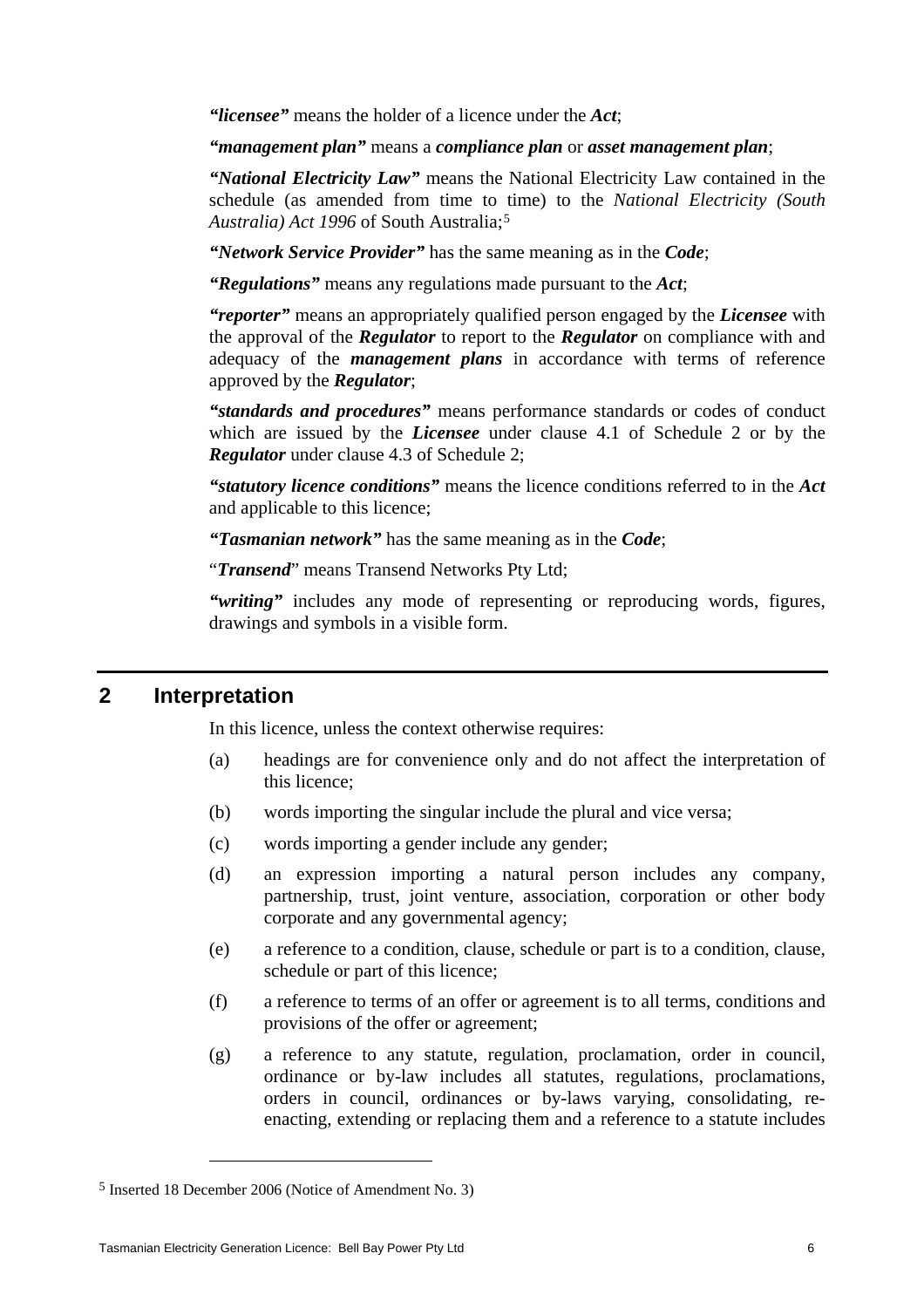all regulations, proclamations, orders in council, ordinances, by-laws and determinations issued under that statute;

- (h) a reference to a document or a provision of a document includes an amendment or supplement to, or replacement or novation of, that document or that provision of that document;
- (i) a reference to a person includes that person's executors, administrators, successors, substitutes (including, without limitation, persons taking by novation) and permitted assigns;
- (j) when italicised, other parts of speech and grammatical forms of a word or phrase defined in this licence have a corresponding meaning;
- (k) a period of time:
	- (1) which dates from a given day or the day of an act or event is to be calculated exclusive of that day; or
	- (2) which commences on a given day or the day of an act or event is to be calculated inclusive of that day; and
- (l) an event which is required under this licence to occur on or by a stipulated day which is not a *business day* may occur on or by the next *business day*.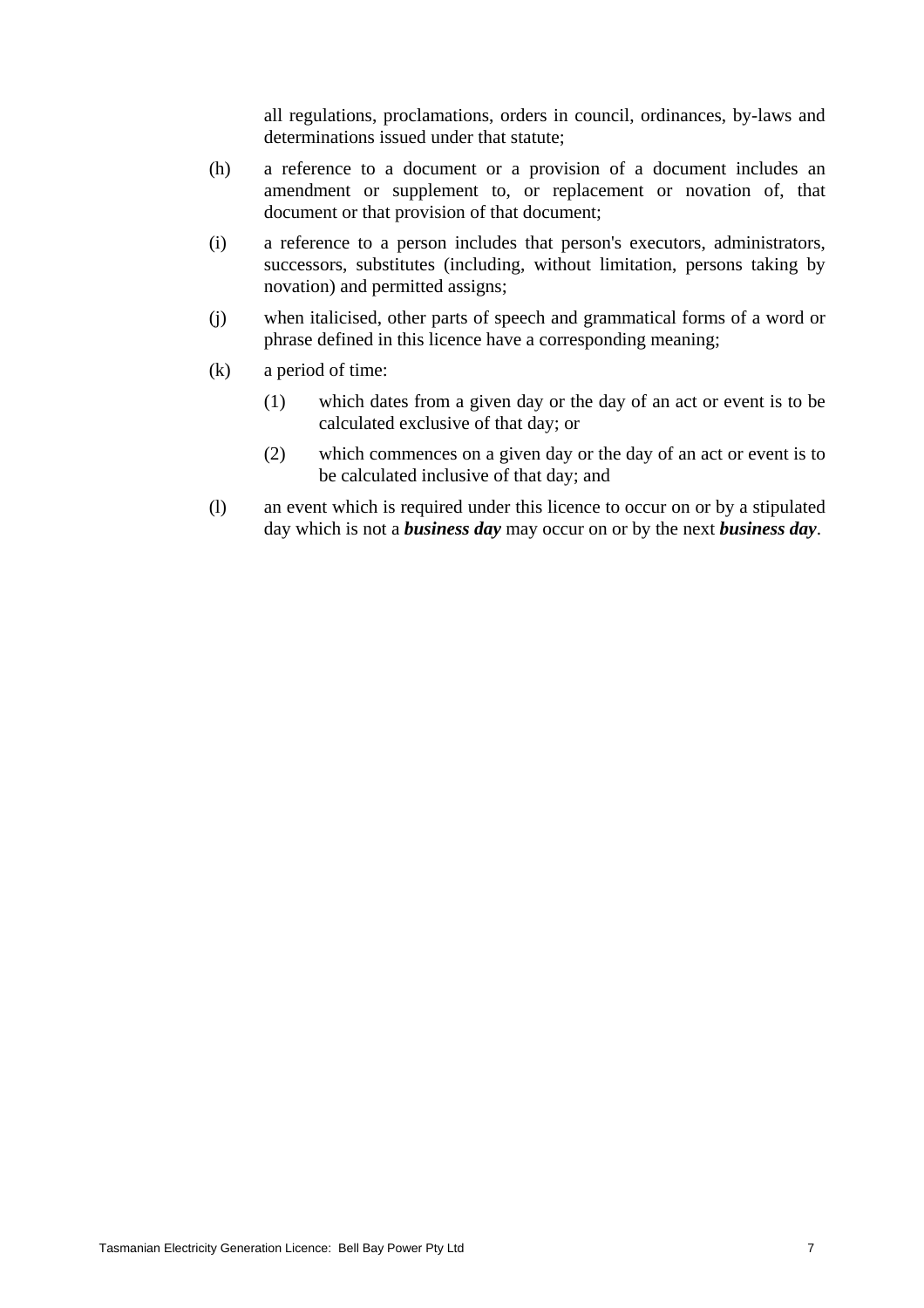## **Schedule 2 - Other Licence Conditions**

#### **1 Provision of Information**

- 1.1 The *Licensee* must provide to the *Regulator*, in the manner and form decided by the *Regulator*, such information as the *Regulator* may from time to time require and which is, in the opinion of the *Regulator*, relevant to the *Regulator's*  functions under the *Act*.
- 1.2 If the *Licensee* becomes aware of any breach, by the *Licensee*, of the *Act*, the *Regulations*, the *Code* or this licence, the *Licensee* must notify the *Regulator* of the breach as soon as practicable and provide such information as the *Regulator*  requires in relation to the breach.

## **2 Prudential Reporting**

- 2.1 The *Licensee* must report the occurrence of any of the following circumstances to the *Regulator* as soon as possible:
	- (a) the *Licensee* is put under external administration as defined in the *Corporations Law*; or
	- (b) the *Licensee* experiences a significant change in its circumstances which may affect the *Licensee's* ability to meet its obligations under the *Act*, the *Regulations*, the *Code* or this licence; or
	- (c) the *Licensee* experiences a significant change in its circumstances which affects the manner in which it undertakes and/or fulfils its responsibilities under this licence.

## **3 Management Plans and Reports**

- 3.1 The *Licensee* must develop and submit to the *Regulator*:
	- (a) a *compliance plan*; and
	- (b) an *asset management plan*

initially on or before 30 June 2002 or such other date as notified by the *Regulator*, subsequently by the first anniversary of that date, and thereafter, as required and advised by the *Regulator*.

- 3.2 The *management plans* are to be made in accordance with and take account of any *guidelines*.
- 3.3 The *Licensee* must undertake community consultation on aspects of the *management plans* which may affect the public.
- 3.4 The *Licensee* must consider any comments made by the *Regulator* on the *management plans* and, if required by the *Regulator*, amend provisions of the *management plans* related to reporting to the *Regulator*, including processes for capturing and analysing data that is to be reported.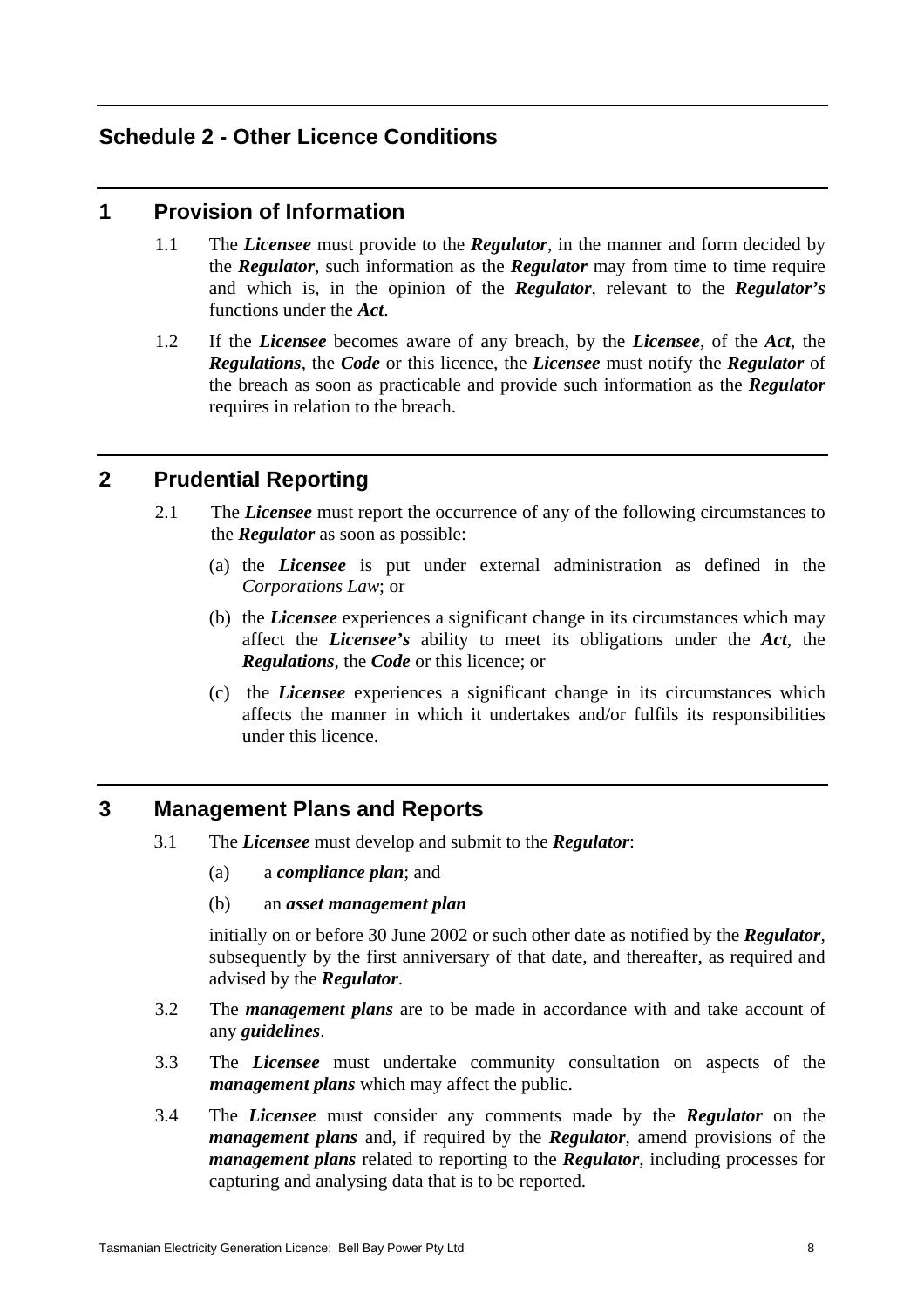- 3.5 Each year, by no later than 30 September or such other date nominated by the *Regulator*, the *Licensee* must provide a report to the *Regulator* which includes:
	- (a) details of the *Licensee's* actual performance against the standards, indicators and targets included in the *management plans*;
	- (b) if the *Licensee's* actual performance is below the targets included in the *management plans*, the reasons for the failure to meet the targets and strategies for achieving the targets in the future;
	- (c) projections of the *Licensee's* future performance against the standards, indicators and targets included in the *management plans*;
	- (d) a description of the strategies adopted or to be adopted by the *Licensee* to achieve or exceed the performance targets included in the *management plans*; and
	- (e) details of the *Licensee's* adherence to relevant Australian Standards and other standards.
- 3.6 For the avoidance of doubt, the requirement under clause 3.5 of this Schedule 2 to prepare a report containing the information listed in paragraphs (a) to (e) of that clause does not limit the *Regulator's* powers, under clause 1.1 of this Schedule 2, the *Act* or the *Regulations*, to require the *Licensee* to produce information.
- 3.7 The *Regulator* may require and advise the *Licensee* that reports prepared in accordance with clause 3.5 of this Schedule 2 are to be accompanied by a report prepared by a *reporter*.
- 3.8 The *Regulator* may require and advise the *Licensee* to arrange the provision of a report by a *reporter* at such times and on such conditions as are specified in terms of reference provided by the *Regulator*.

## **4 Standards and Procedures**

- 4.1 At the written request of the *Regulator*, the *Licensee* must participate to the extent specified by the *Regulator* in the development, issue and review of any *standards and procedures* specified by the *Regulator* which are, in the opinion of the *Regulator*, relevant to the functions of the *Regulator* under the *Act*, or to the achievement of the objects of the *Act*.
- 4.2 The *Licensee* must in accordance with directions of the *Regulator*, report to the *Regulator* on its performance against applicable *standards and procedures*.
- 4.3 The *Regulator* may issue *standards and procedures* applicable to the *Licensee* and with which the *Licensee* must comply, notwithstanding that the *Licensee* has failed to comply with clause 4.1 of this Schedule 2.

## **5 Management and Operating Contracts**

5.1 The *Licensee* must advise the *Regulator* as soon as possible if the *Licensee* enters any contract for the management or operation of the *Licensee's generating plant* by a third party, other than the person referred to in clause 3.1(b).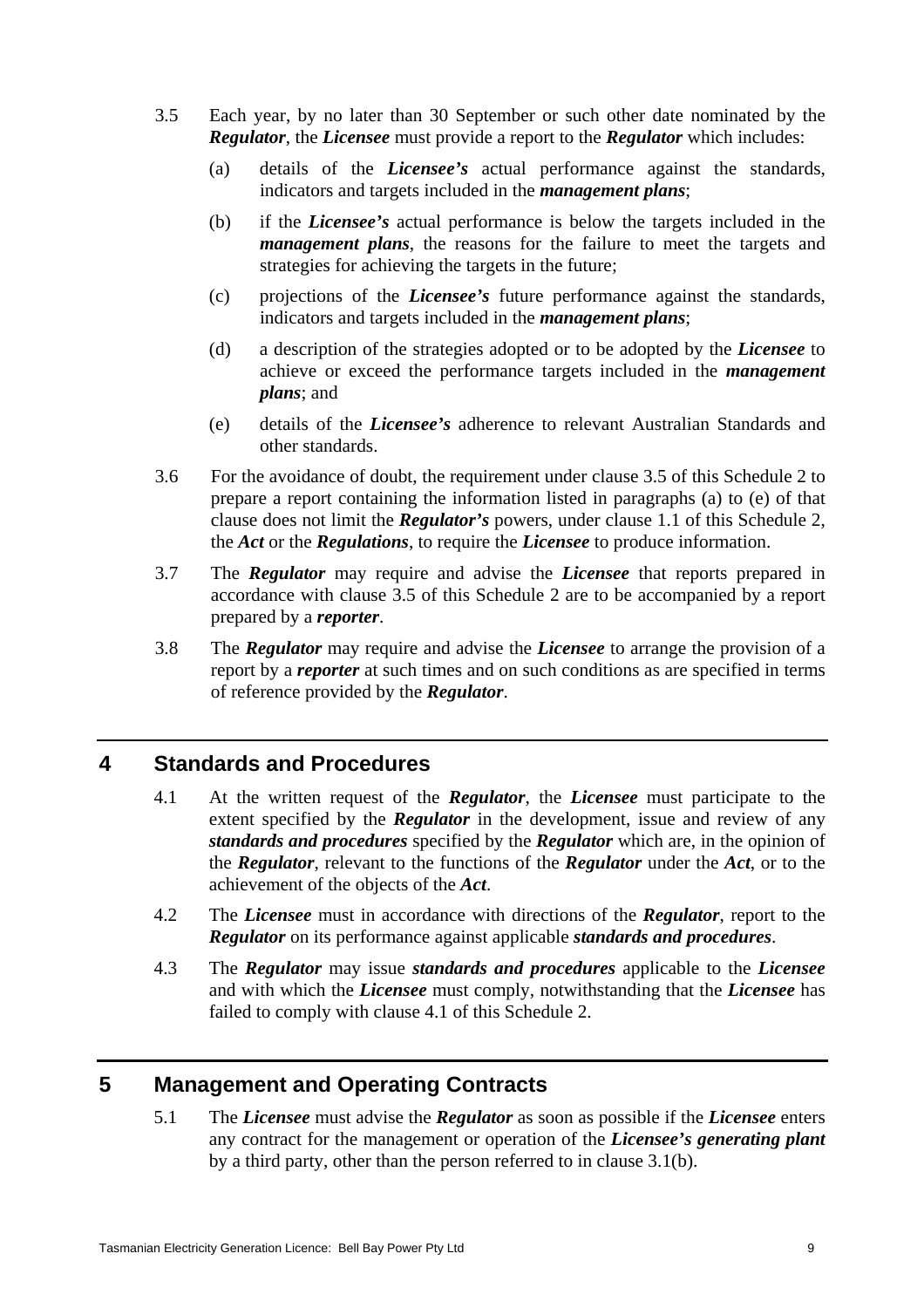- 5.2 Not less than 14 days prior to the commencement of the contract, the *Licensee*  must submit to the *Regulator*, the following information in relation to a third party referred to in clause 5.1:
	- (a) identity;
	- (b) details of qualifications and experience; and
	- (c) contact details.

#### **6 Capacity of Licensee's Generating Plant**

- 6.1 This Licence is granted on the condition that Unit 1 and Unit 2 described in Schedule 3 each will have the capacity to contribute up to approximately 114 MWe to the Tasmanian power system, or such other capacity notified to the *System Controller*, the *Network Service Provider* with whom the *Licensee* has a *connection agreement* and the *Regulator*.
- 6.2 The *Licensee* must provide the notification referred to in clause 6.1 no later than 60 days prior to a change to the *generating plant's* capacity to contribute to the Tasmanian power system being implemented.

## **7 Connection Agreement**

- 7.1 The *Licensee* must not allow its *generating plant* to be, or to remain, connected to the *Tasmanian network* at a time when no *connection agreement* subsists.
- 7.2 The *Licensee* must lodge with the *Regulator* a copy of any *connection agreement*  made by the *Licensee* in respect of the *Bell Bay Power Station*.
- 7.3 The *Licensee* must lodge with the *Regulator* a copy of any amendment made to a *connection agreement* to which the *Licensee* is a party.
- 7.4 The *Licensee* must advise the *Regulator* as soon as practicable of any breach of, or failure to comply, with the terms and conditions of a *connection agreement* with an electricity entity licensed by the *Regulator*.